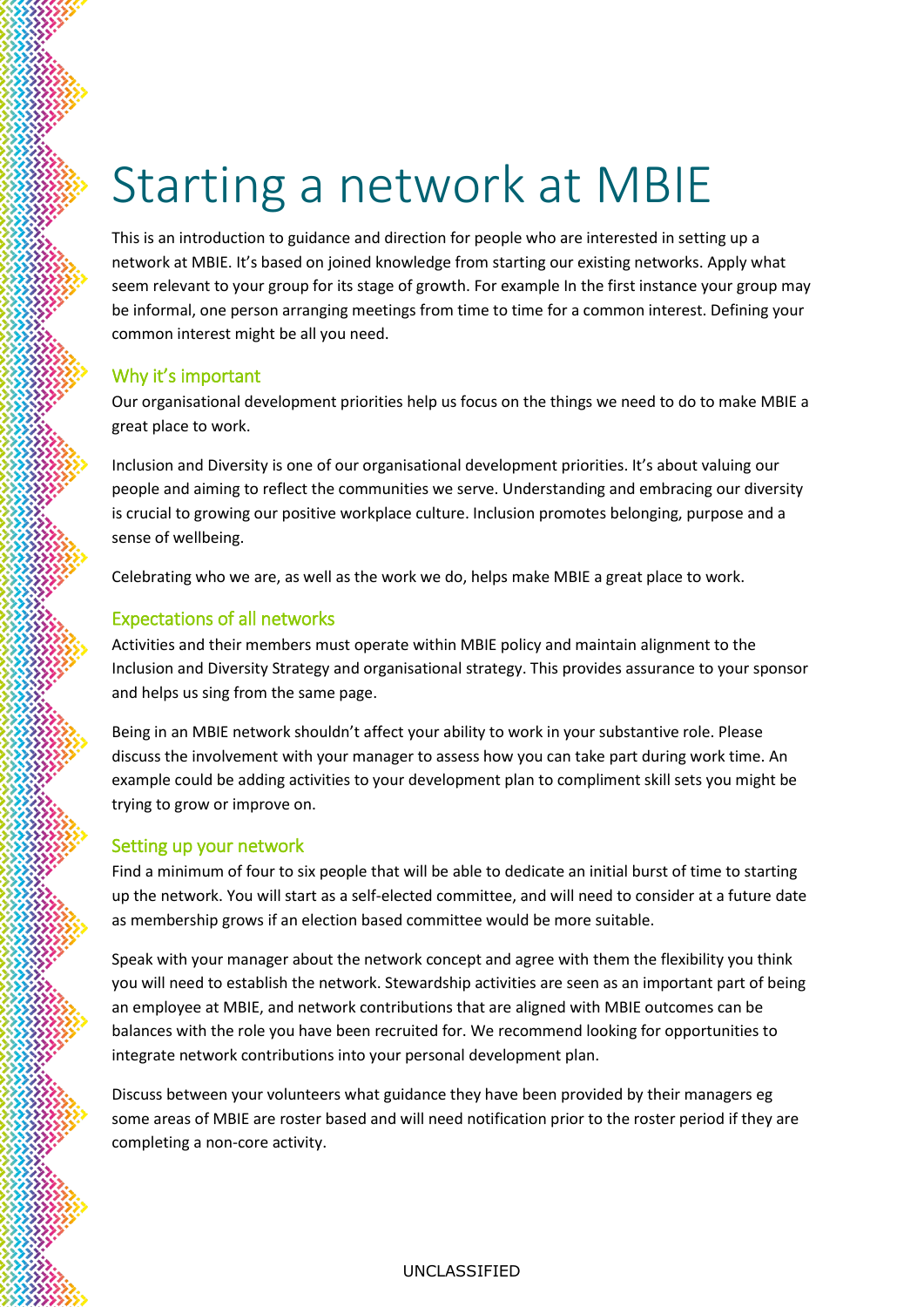Star by sitting down as a group to define your terms of reference before you launch your network or establish your first event, request a sponsor or request a design icon.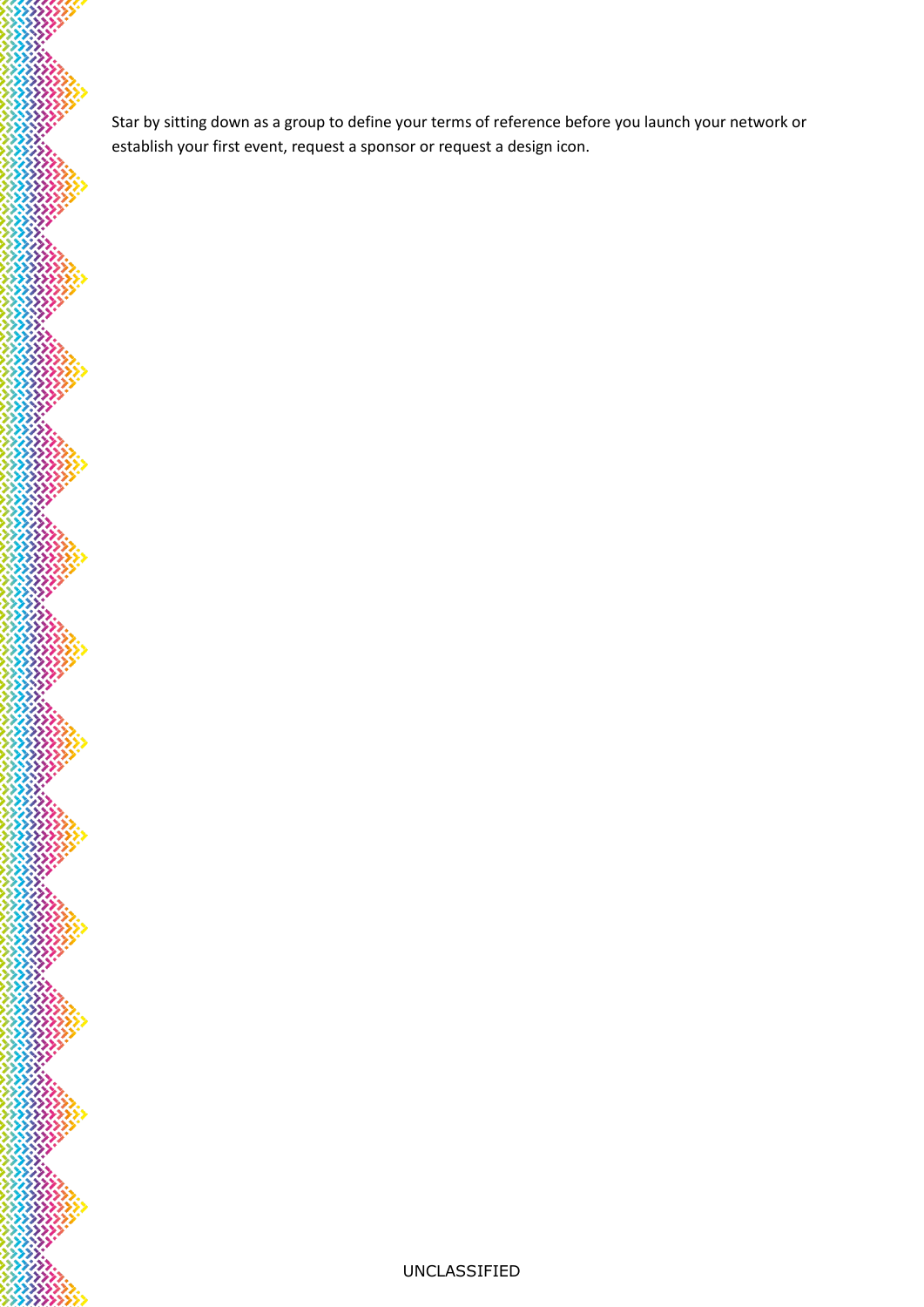## **Guidance**

#### The focus of your group

We recommend that you consider the following as you are forming your group:

- How and why you the network should exist
- **■** How and why you will support MBIE to learn about people in your group and how people at MBIE best support you. Allies are important.
- Stand for something rather than against something. Take an inclusive network approach.

#### Official Information Act (OIA) awareness

Please be professional public servants. Write emails and make decisions with the OIA in mind – will what you're saying hold up to public scrutiny?

Conducting network activity on MBIE systems means that your network will not be exempt from the Official Information Act. This means anyone can requests information relating to networks, however as with all OIA requests, we would make an assessment at the time of request about the feasibility of withholding information where privacy is concerned.

You can approach the Privacy team for guidance if you have a particular concern.

As a result we strongly suggest that as part of network activates that staff avoid:

- the use of personal e-mails to conduct network business
- activist activities or strong political stance

If an OIA impacts your network and you believe information should be withheld or declined, contact your senior sponsor who would be responsible to make a decision. Ministerial Services and Legal Services will be able to assist the decision-maker (eg sign-out manager) in the normal way.

## SLT Sponsor for your group

You are not required to have a sponsor but research shows that strong sponsorship is critical to Network success within organisations.

SLT are committed to showing support for our networks publically and within MBIE where there is alignment with the organisation and its outcomes. For us to do this well, they need to know how the group aligns to MBIE, linked relationships, key messaging and events you would like them to attend. You can communicate these via your sponsor and their EA.

## Funding

Funding for events will be the responsibility of your sponsor. We recommend signalling your funding needs a year in advance to your sponsor by May each year to assist them in planning their budget.

As a guide, here are some approximate costs:

- Screen savers cost 250.00 (this is for each period you would like the screen to be loaded for)
- **■** Guests speakers can cost between \$500 and \$8000
- **Print of 5000 stickers approx. \$500 to \$1000**
- Distribution list charge approx. 1c for every person who receives an email.

#### UNCLASSIFIED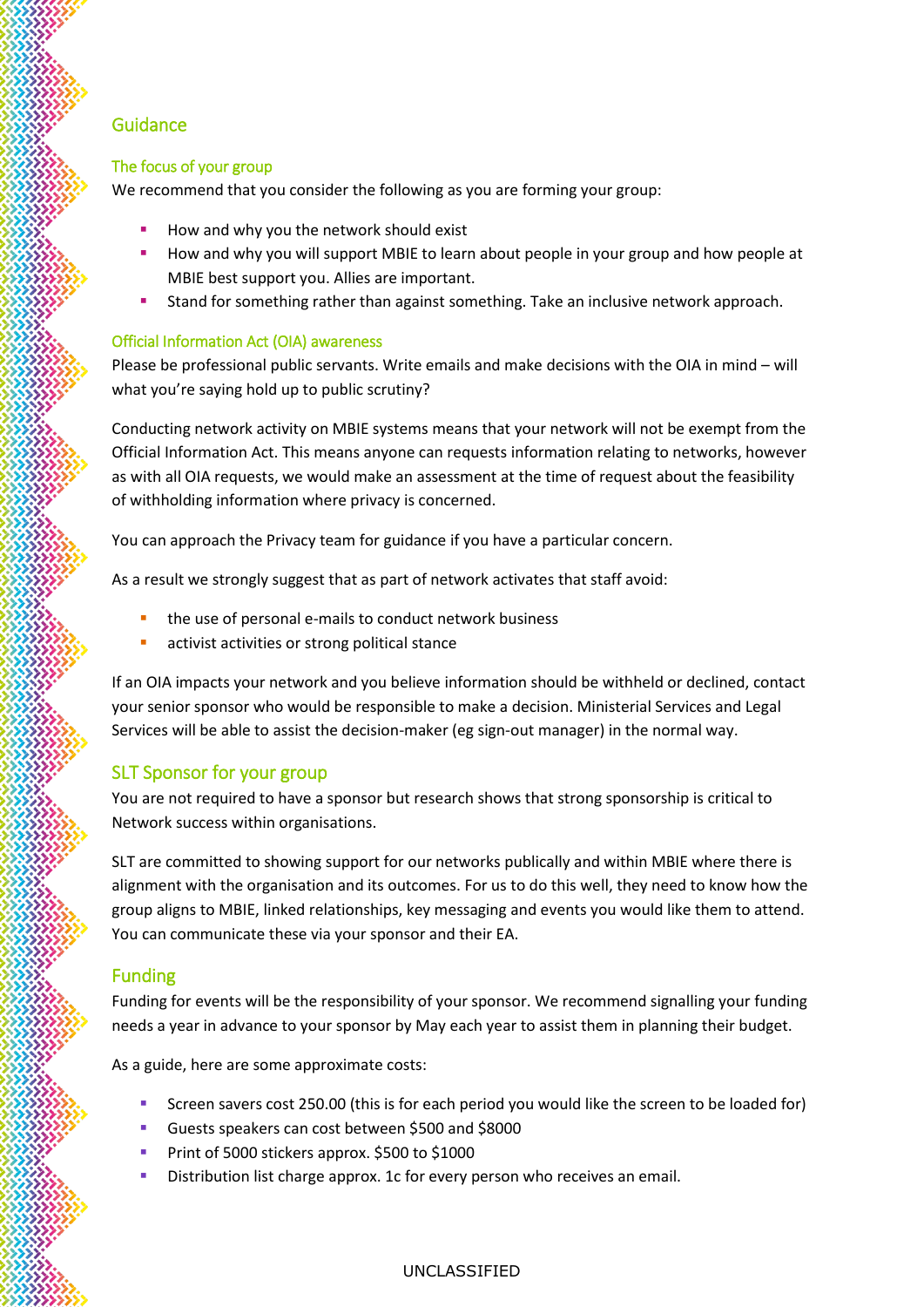# Terms of Reference

They may feel like a painful thing to create but it is a helpful way to define what your groups is and isn't. It show people what your intent is so they can decide how and if the will support you.

There are other benefits:

- create a touchstone for your members and your sponsors to hold each other to account and keep you focused on what matters to the group
- assist comms and design in creating aligned content
- **EXEC** enable your committee and supporters to align to your purpose with confidence
- enable some consistency as committee members come and go

Your terms of reference may be relatively short at first, setting out how you will align to MBIEs outcomes and what the aims and objective for the network initiation is. You can amend them at any time by agreement of your committee as your network takes shape. Ensure you inform your sponsor and the inclusion and diversity programme manager of changes.

Things to consider including in your terms of reference:

- What are the benefits it will provide?
- How will you align to MBIEs outcomes?
- What are your aims and objective for the network?
- **•** Do you want your group to be involved in reviews of key policies or processes, service deliver or consulting? If not, where do you advise MBIE to go for advice?
- Are there any external groups you want to partner with?
- What is your commitment to connecting with other networks?
- **•** What is the minimum commitment you want from committee members?
- What is the vote requirement for changing the TOR?
- What will let you know your network is successful? Can we measure it?
- What is the structure for the group?
- **What are the core values of the group?**
- What steps need to be taken to achieve the group's mission?
- What are the short and long term goals of the group?
- **■** What resources are needed for each goal?
- Who will take the lead and implementation of each goal?

# Events, comms and marketing

Our comms support person is Edd Brooksbank.

**Planning**: We will ask in the last quarter of each year what you plan to celebrate in the coming year. We recommend looking for partnership opportunities with our other networks wherever possible. Ensure as you are planning events that you consider how you will promote your event and book comms support early. We can encourage attendance at events through The Link, photocopy areas and pin boards and manager communications. Please avoid kitchen cupboards and the lifts. Check out thi[s great check list](https://www.eventbrite.com/blog/foolproof-event-planning-checklist-ds00/) on planning events. It has an external event focus, so some items will not be relevant for internal events.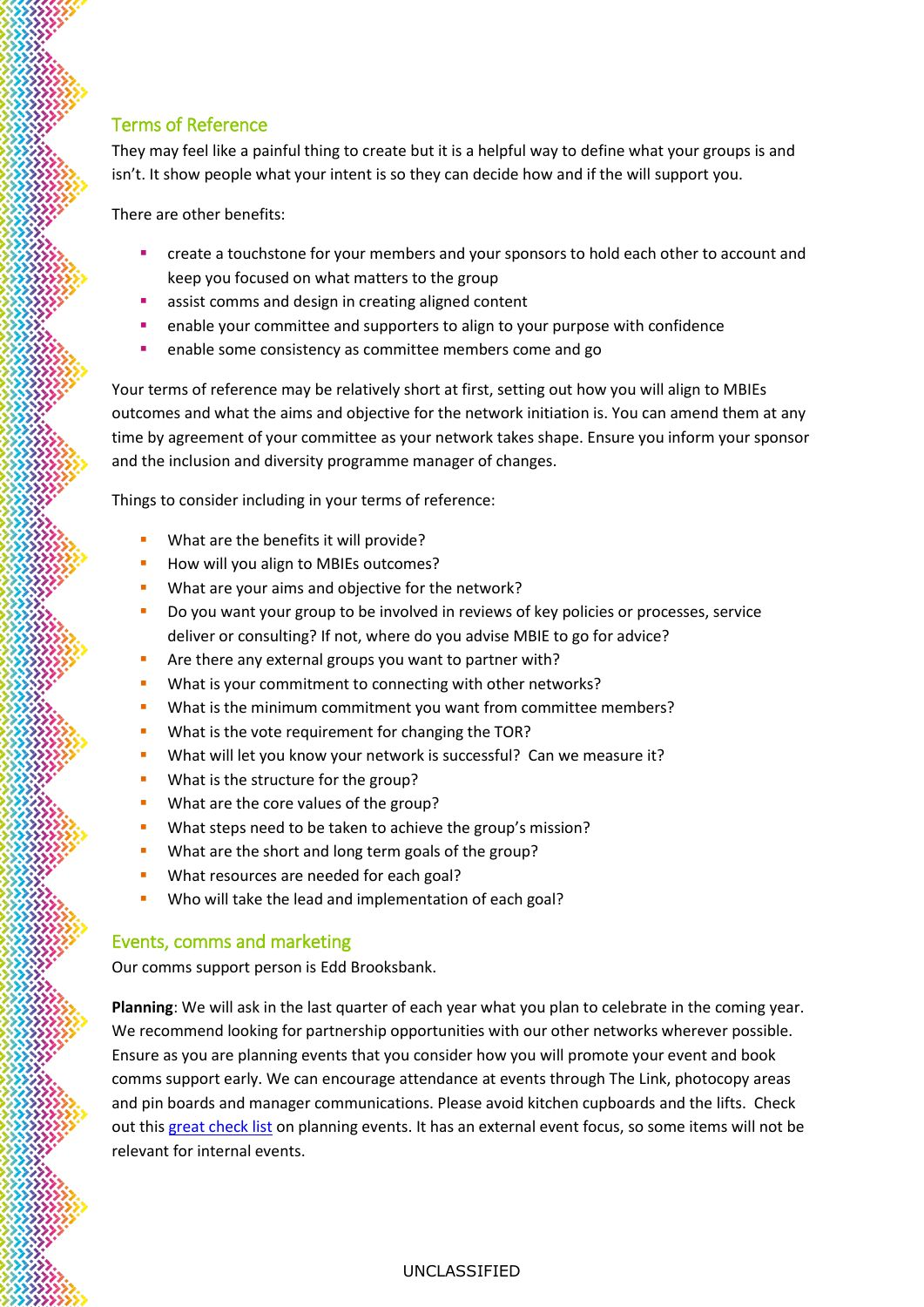**Comms**: ensure that all draft communications go via our comms support person to assess for risks to MBIE and if anyone should be aware of the comms before they are released. If you require an article, design support or recording of an event, book early to allow time for design and review activities.

**Lead time:** We suggest planning events well in advance (for example Diwali festival 2018 preparations begun 7 weeks prior to the festival and guest speaker events about 12 weeks in advance).

**Sponsorship attendance:** Contact the EA of the leaders well in advance to let them know about the event. Where applicable, provide some key notes to assist them if you wish them to speak a minimum of 4 business days in advance.

**Buildings:** Be conscious of ou[r building guides.](http://thelink/how/Pages/find-out-about-building-facilities.aspx) These will provide you guidance on how to get support from facilities, how to book a room and what technology is available.

**Regional inclusion**: Consider how you will engage our regions in your activities. Can you:

- share resources you make by post or online.
- make your event available for people to dial in
- arrange to have details of the event available after and post it on your network page. C
- set up a regional sub committee?

Our WIL network regularly run events, if this is your first event, consider gleaning from their experience.

#### Comms templates and guides to help

- Event poster template.docx <http://mako.wd.govt.nz/otcs/llisapi.dll/link/27771897>
- Guide for Writing a News Item.docx <http://mako.wd.govt.nz/otcs/llisapi.dll/link/24376221>
- Guide to communicate an event at MBIE.docx <http://mako.wd.govt.nz/otcs/llisapi.dll/link/27682953>
- Internal-Communications-Plan-Template.docx <http://mako.wd.govt.nz/otcs/llisapi.dll/link/65660924>
- Staheholder map template.pptx <http://mako.wd.govt.nz/otcs/llisapi.dll/link/74731063>
- **E** Success story template.docx <http://mako.wd.govt.nz/otcs/llisapi.dll/link/26362968>
- Template for post-event news stories.docx <http://mako.wd.govt.nz/otcs/llisapi.dll/link/27535732>
- template for words to advertise your event.docx <http://mako.wd.govt.nz/otcs/llisapi.dll/link/27784252>
- Event briefing template see WIL

Overcoming challenges

UNCLASSIFIED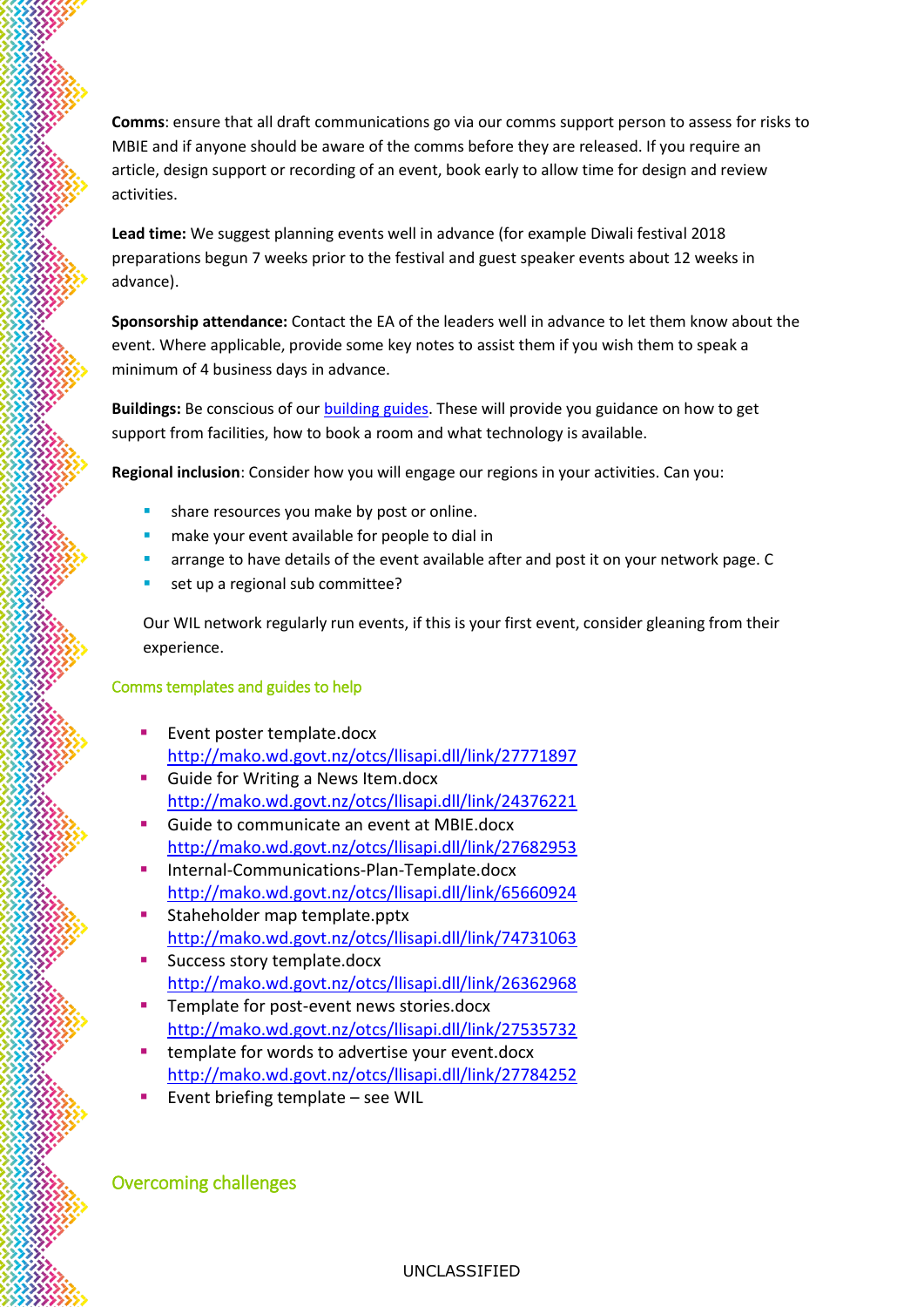When faced with challenges during development, implementation, or maintenance; identify the root causes and then take steps to reduce or eliminate them.

- Define the challenge (i.e. low membership, lack of participation, etc.)
- Analyse the cause
- Explore solutions
- Decide whether the challenge is worth solving
- **·** Implement solutions to overcome the challenge
- Consider the necessary steps to avoid similar challenges
- Reach out to other established groups or support people for guidance

#### Fast track your establishment process

- 1. MAKO: set up a shared MAKO folder in ou[r network space](http://mako.wd.govt.nz/otcs/llisapi.dll?func=ll&objId=24750287&objAction=browse&sort=name) by contacting [mako.support@MBIE.govt.nz](mailto:mako.support@MBIE.govt.nz) . Ensure you specify any needs for restrictions.
- 2. **Private online conversation space**: we have a space you can request for your network to have private online discussions via The Link. You can email [TheLink@mbie.govt.nz](mailto:TheLink@mbie.govt.nz) to get this started.
- 3. **Network description:** We welcome you to add a description of your network to our [networks page](http://thelink/about-mbie/inclusion-and-diversity/networks) by emailing [TheLink@mbie.govt.nz.](mailto:TheLink@mbie.govt.nz)
- 4. **Shared email:** You can request a shared email address where staff can email their requests and that you can send news letters etc from via [Self service>](https://ictselfservice.wd.govt.nz/activate/)other> shared Mailbox request
- 5. **Create a visual identity**: We have a visual suite that we ask you to operate within, contact our communications support person to initiate this activity
- 6. **Connect:** with our existing **Network** committees. Learn from their experience and take a look at their pages and resources. Contact [Inclusionanddiversity@mbie.govt.nz](mailto:Inclusionanddiversity@mbie.govt.nz) and let them know what you are up to. They can help identify if any other agencies have a similar network, help to encourage you on your journey and loop you into cross network meetings and activities and assist in finding your initial committee members.
- 7. **Distribution list:** different audiences want to know different things. Think about levels of membership and any particular things you need to know about your network members to help protect them. Do they want to be an visible or invisible member? Do they want to be a member, participate in committee, or subcommittee initiatives on a regular or ad-hoc basis?
- 8. **History:** start recording your history. Chances are you will be asked about your journey or will have an opportunity to enter an award because of the impact you will make. Appointing someone early on to record your history or remind members to add to it is a great way to keep your story alive over time.

#### Additional support resources

- organisations looking to support networks <https://ccdi.ca/media/1073/20150716-ccdi-report-erg-toolkit.pdf>
- How to start a network short [https://medium.com/ladies-storm-hackathons/how-to-start-an-affinity-group-at-your](https://medium.com/ladies-storm-hackathons/how-to-start-an-affinity-group-at-your-office-89099eb6d49e)[office-89099eb6d49e](https://medium.com/ladies-storm-hackathons/how-to-start-an-affinity-group-at-your-office-89099eb6d49e)
- tips and case studies [https://www.diversitybestpractices.com/sites/diversitybestpractices.com/files/import/emb](https://www.diversitybestpractices.com/sites/diversitybestpractices.com/files/import/embedded/anchors/files/diversity_primer_chapter_10.pdf) [edded/anchors/files/diversity\\_primer\\_chapter\\_10.pdf](https://www.diversitybestpractices.com/sites/diversitybestpractices.com/files/import/embedded/anchors/files/diversity_primer_chapter_10.pdf)

UNCLASSIFIED